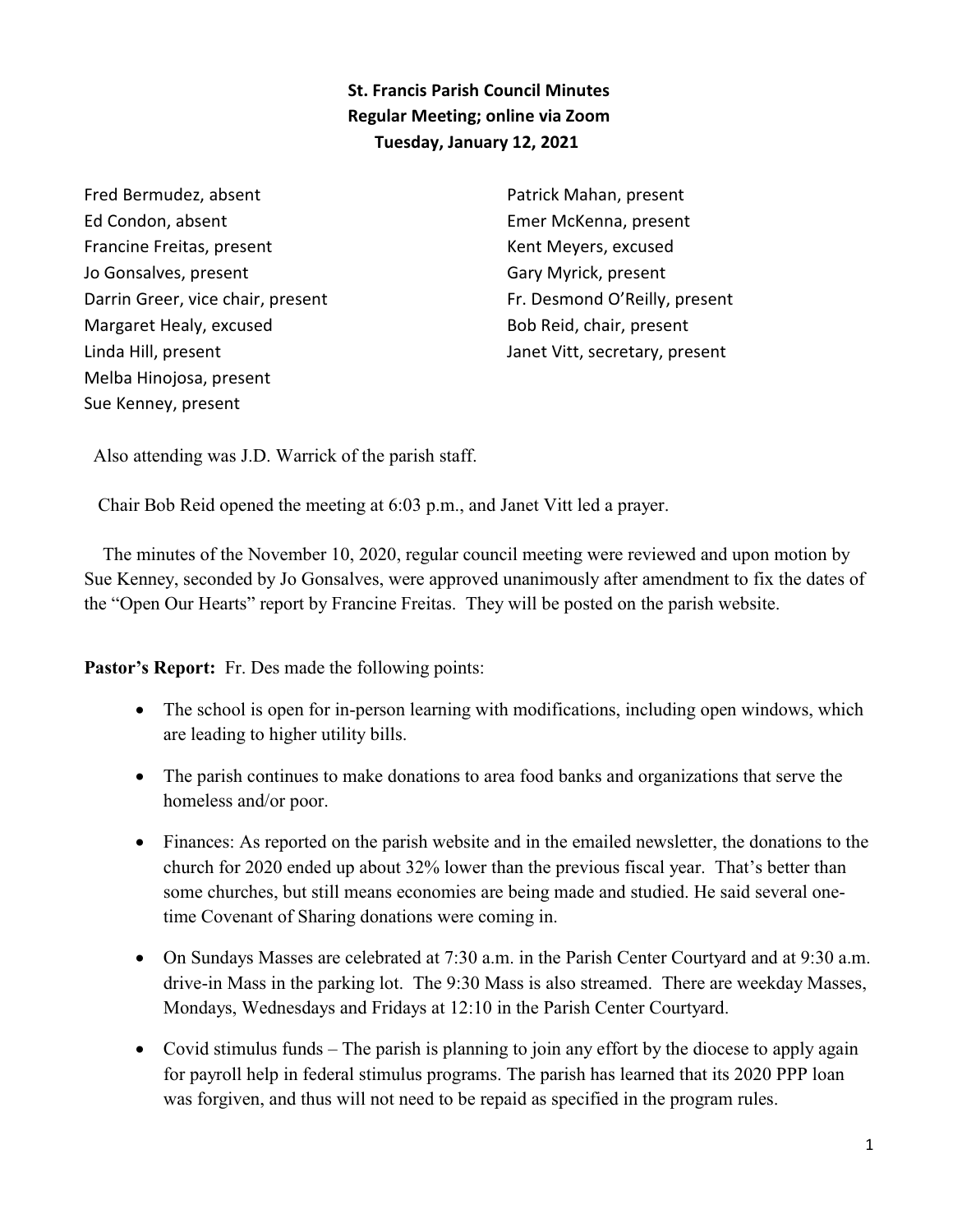• Homeless guests – The Parish paid for a few former Steps guests to stay in motel rooms over Christmas weekend, a tradition over many years.

**Chair's Report:** Bob Reid asked Patrick Mahan to briefly report on the Outreach Working Group's Socks, Hats & Glove drive during advent. Patrick said Beth Mullen took the items collected by the school to Loaves & Fishes on Dec. 18 and during the week of Christmas, he delivered the items collected by the parish at Sunday Masses or at the Parish Center. Loaves & Fishes was happy to receive the items.

**Staff Liaison Report:** JD Warrick shared numbers of people who viewed the online services during the Christmas season: Christmas Eve Carols & lessons, 590; Christmas morning Mass, 249; Sunday, Dec. 27 Mass, 307; Jan. 1 Mass, 129; Sunday, Jan. 3 Mass; 205; Sunday, Jan. 10 Mass, 317.

## **Special Reports**

- · **Gala 2021** Janet Vitt said the March 27, 2021 combined Church-Elementary School Gala will be held as a virtual event using the production studio of the Golden One Center. The Parish Gala Committee will solicit donations for Live and Silent Auctions, and the funds raised from those items will go to the parish. Clayton Whitehead will address the pastoral council in February.
- Pathways for Justice Francine Freitas said 35 attendees from a variety of parishes participated in the five-week "Open Wide Our Hearts" series. St. Francis parish took the lead, putting a lot of work into the preparation and materials. The Pathways ministry is planning an exploration of Pope Francis' Fratelli Tutti encyclical.
- 2020 Christmas Party Emer McKenna and Francine Freitas were thanked for their successful online holiday celebration that brought together members of parish staff, Pastoral Council and Finance Committee for fun and fellowship.

## **Standing Committee Reports**

- Building & Grounds Janet Vitt heard from a few parishioners who stream the 9:30 Sunday Mass that they noticed the supports to the Brunsman Hall awning looked great after Manny Dabay painted them. Planning for projects that need a lift – such as cleaning gutters and changing some indoor lighting fixtures – so that specialty equipment can be rented once for all the tasks.
- Finance Council Janet Vitt The Council meets by Zoom on January 26.
- · Liturgy Committee- Francine Freitas explained that committee members don't know what to expect for Lent, including Ash Wednesday, which is February 17 this year.
- Parish Safety Committee Gary Myrick & Francine Freitas remind everyone to wear masks.